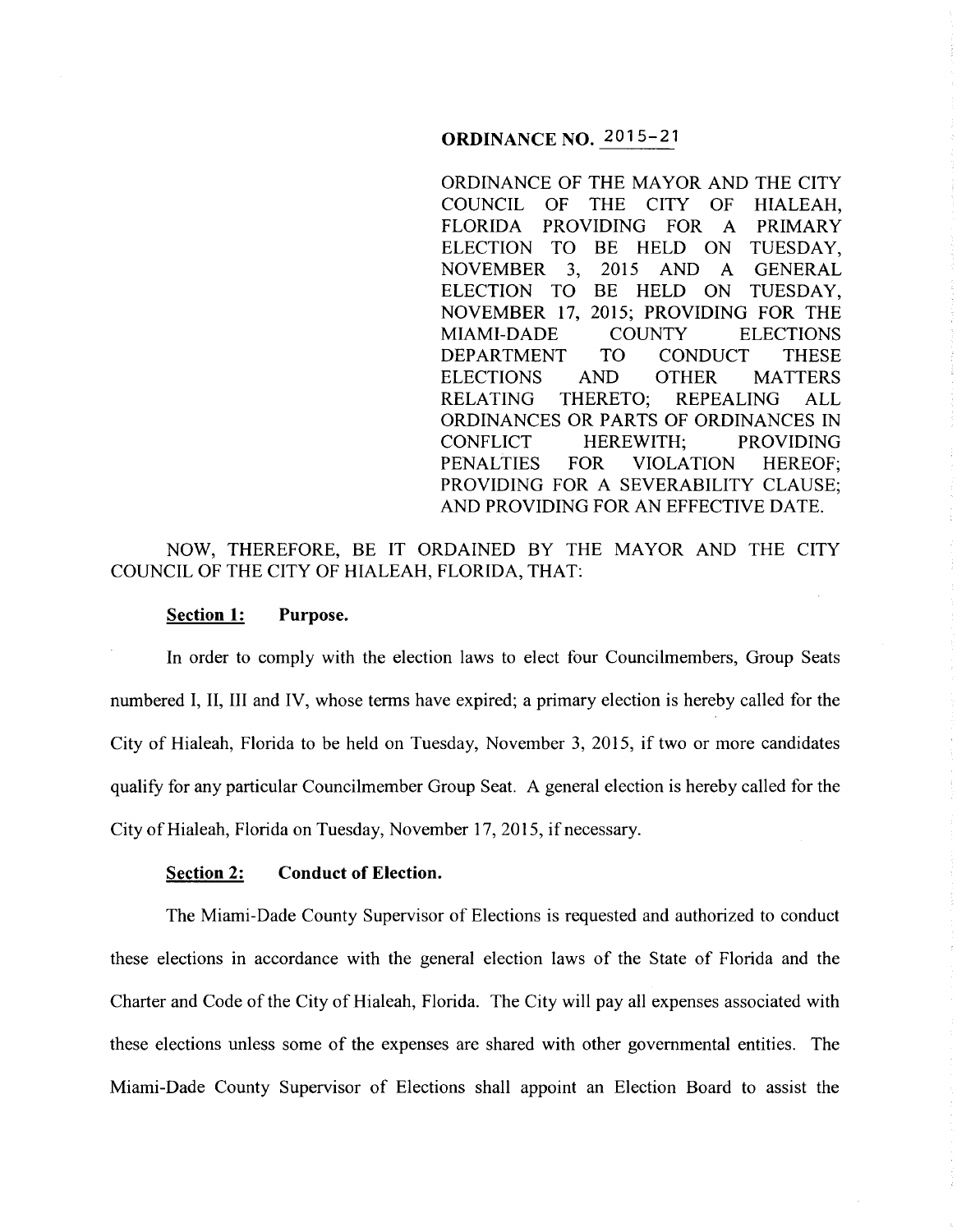Elections Department in conducting the elections. The City of Hialeah will make the final tabulation and certification of results.

#### **Section 3. Form of Ballot.**

The ballot fonn to be used shall be as provided by the Miami-Dade County Supervisor of Elections.

#### **Section 4. Opening and Validating Absentee Ballots.**

The criteria and requirements for the opening and validating of absentee ballots and canvassing of ballots shall be same as followed by the Miami-Dade County Supervisor of Elections. All absentee ballots shall comply with the minimum requirements of state law.

## **Section 5. Canvassing Board.**

The City Councilmembers, whose terms expire in November 2017, shall serve as the Canvassing Board for this election. The members in attendance will be the canvassing board for the Logic and Accuracy Test and the canvass of ballots on Election Day. If no member of the canvassing board attends the Logic and Accuracy tests and/or the canvassing of ballots on Election Day, the City Clerk shall serve as the Canvassing Board designee for the City Council. The City of Hialeah hereby designates the Miami-Dade County Supervisor of Elections to conduct the Pre-count Logic & Accuracy Test of the Optical Scan System used for paper ballots; begin the processing and opening of absentee ballots and duplicate ballots as needed, for both the primary and general elections.

### **Section 6. Certification of Results.**

The Canvassing Board will make the official certification of the primary results on or about 12:00 noon on Wednesday, November 4, 2015, at a special meeting the day following the primary for all ballots cast in the election, except for provisional ballots, if any, which will be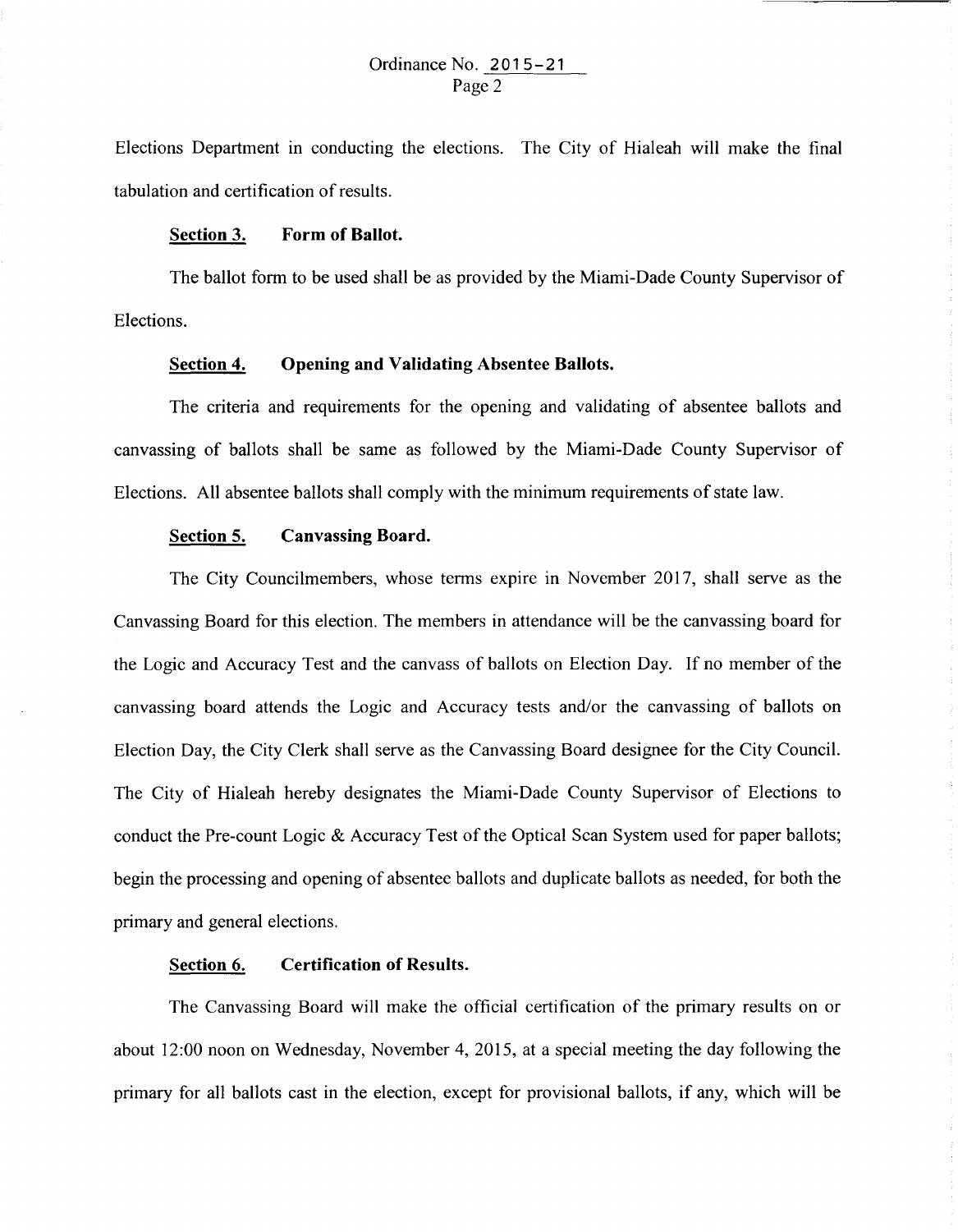certified on or about 12:00 noon on Monday, November 9, 2015. The Canvassing Board will make the official certification of the general election results on or about 12:00 noon on Wednesday, November 18, 2015, at a special meeting the day following the general election, if conducted, for all ballots cast in the election, except for provisional ballots, if any, which will be certified on or about 12:00 noon on Monday, November 23, 2015.

#### **Section 7: Registration of Voters.**

The Miami-Dade County Supervisor of Elections will register voters for the primary election until  $5:00$  p.m., on Monday, October 5, 2015; and for the general election until  $5:00$  p.m. on Monday, October 19, 2015. All persons eligible to vote at these elections must be registered before the times stipulated above or have registered previously, as provided by law.

#### **Section 8: Polling Places, Hours of Voting.**

Polling places for these elections will be as designated by the Miami-Dade County Supervisor of Elections and will be open from  $7:00$  a.m. to  $7:00$  p.m. on each election day.

### **Section 9: Qualification of Candidates.**

No person shall be eligible to be a candidate for office who has not been properly qualified as a legal voter in the City of Hialeah, Florida for one year prior to the primary or election to which the candidate intends to seek election. No person who is a candidate for office . ).  $\mathbb{R}^{\mathbb{Z}_{+}}$ shall be permitted to serve on the Election Board for these elections either as inspector or clerk. Each person, before being eligible to have his/her name placed on the ballot, must qualify in person at the office of the City Clerk no earlier than 12:00 noon on Monday, July 6, 2015, and no later than 5:00 p.m. on Monday, July 27, 2015, by submitting all required qualification papers with a filing fee of \$100.00 plus an election assessment pursuant to section 99.093(1), Florida Statutes.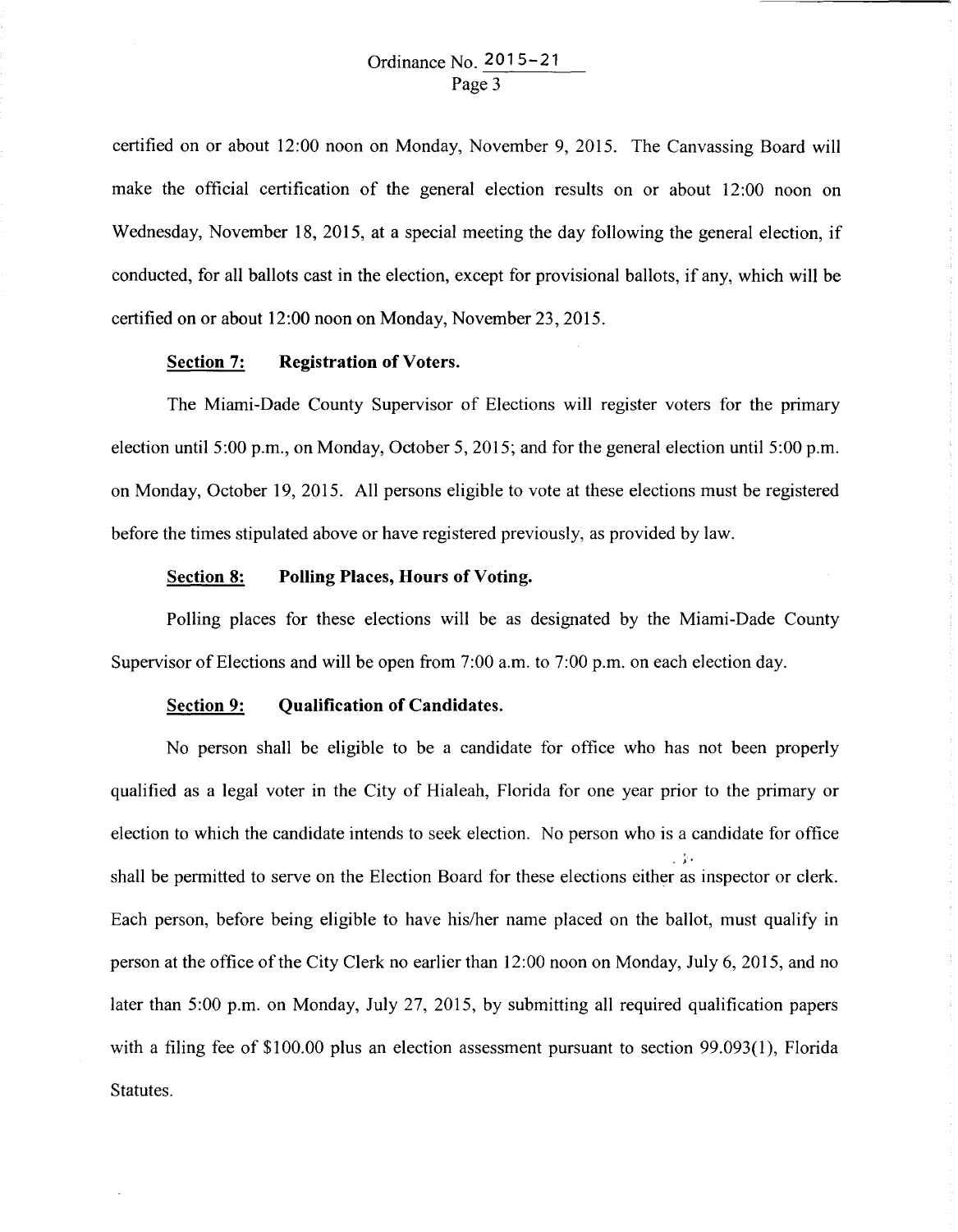#### **Section 10: Method of Election and Terms of Office.**

If two or more candidates qualify for the Office of Councilmember for any of the Group Seats numbered I, II, III and IV, then a primary election shall be conducted for that particular group seat. The two candidates for nomination to the Office of Councilmernber in any particular group seat who receive the greatest vote in the primary election shall be placed on the ballot at the general election for that group seat, except as provided herein. The candidate for the Office of Councilmember who receives the greatest number of votes cast in that particular group seat in the general election shall be deemed elected. If a primary election is conducted for any particular Councilmember Group Seat, and any candidate receives a majority (50% plus one vote) of all the votes canvassed and certified for the office sought, then the candidate receiving such majority vote shall be deemed elected for that Group Seat. No election for any particular Councilmember Group Seat shall be required in which there is only one duly qualified candidate for that Group Seat.

The term of Office for Councilmembers elected from Group Seats numbered I, II, III and IV are four years or until a successor shall be duly qualified and take office. The terms of the four Councilmembers shall begin on 12:00 noon on Friday, November 20, 2015, if there is a general election for any of the four Councilmembers. If there is no general election, the terms of the Councilmembers for Group Seats I, II, III and IV shall begin on 12:00 noon on Friday, November 6, 2015.

#### **Section 11: Notice.**

Notice of these elections shall be according to state law.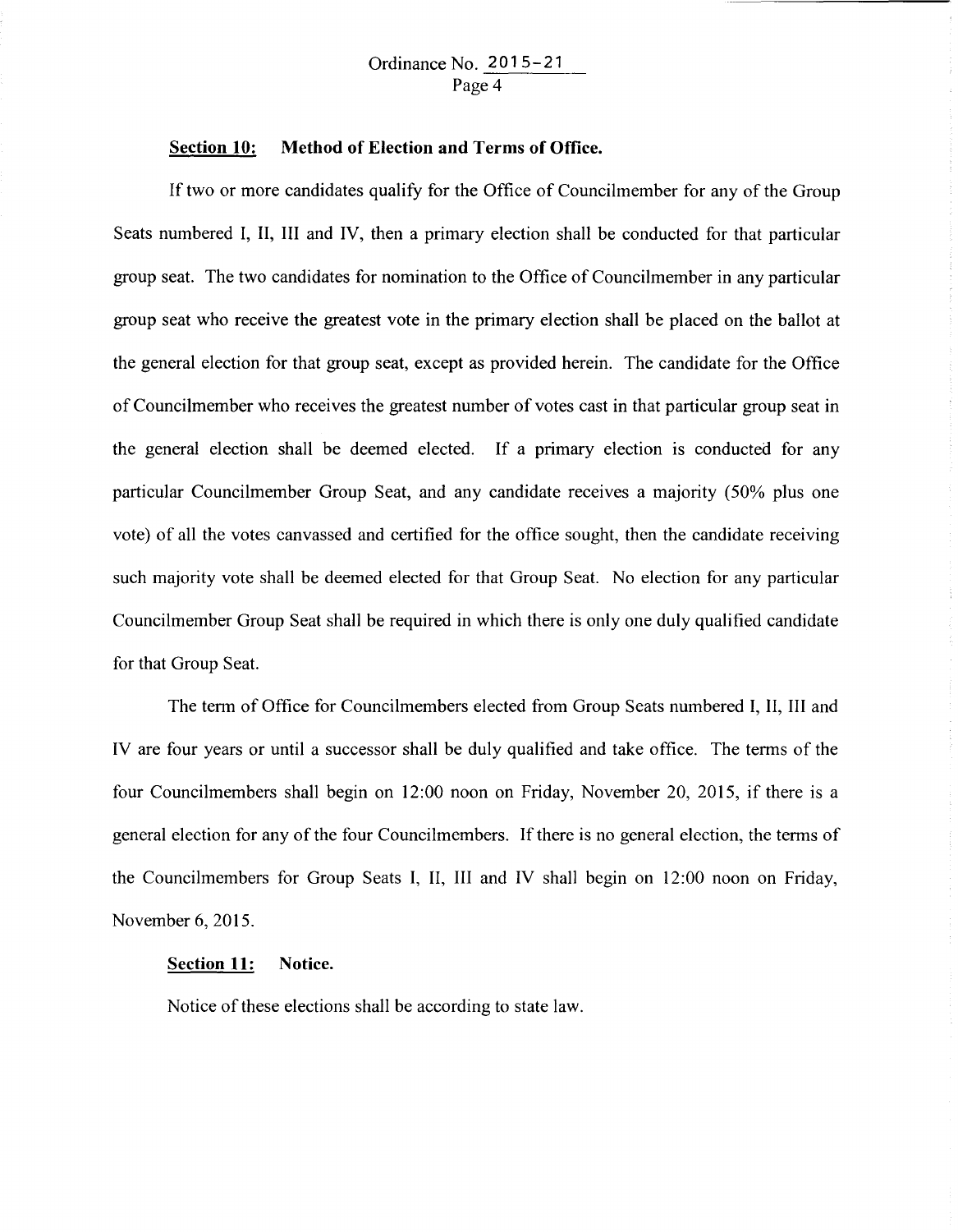#### **Section 12: Early Voting.**

The City shall comply with the times and locations of early voting as established by the Miami-Dade County Supervisor of Elections pursuant to state law.

## **Section 13: Repeal of Ordinances in Conflict.**

All ordinances or parts of ordinances in conflict herewith are hereby repealed to the extent of such conflict.

## **Section 14: Penalties.**

Every person violating any provision of the Code or any ordinance, rule or regulation adopted or issued in pursuance thereof shall be assessed a civil penalty not to exceed \$500.00 within the discretion of the court or administrative tribunal having jurisdiction. Each act of violation and each day upon which any such violation shall occur shall constitute a separate offense. In addition to the penalty prescribed above, the city may pursue other remedies such as abatement of nuisance, injunctive relief, administrative adjudication and revocation of licenses or permits.

#### **Section 15: Severability Clause.**

If any phrase, clause, sentence, paragraph or section of this ordinance shall be declared invalid or unconstitutional by the judgment or decree of a court of competent jurisdiction, such invalidity or unconstitutionality shall not affect any of the remaining phrases, clauses, sentences, paragraphs or sections of this ordinance.